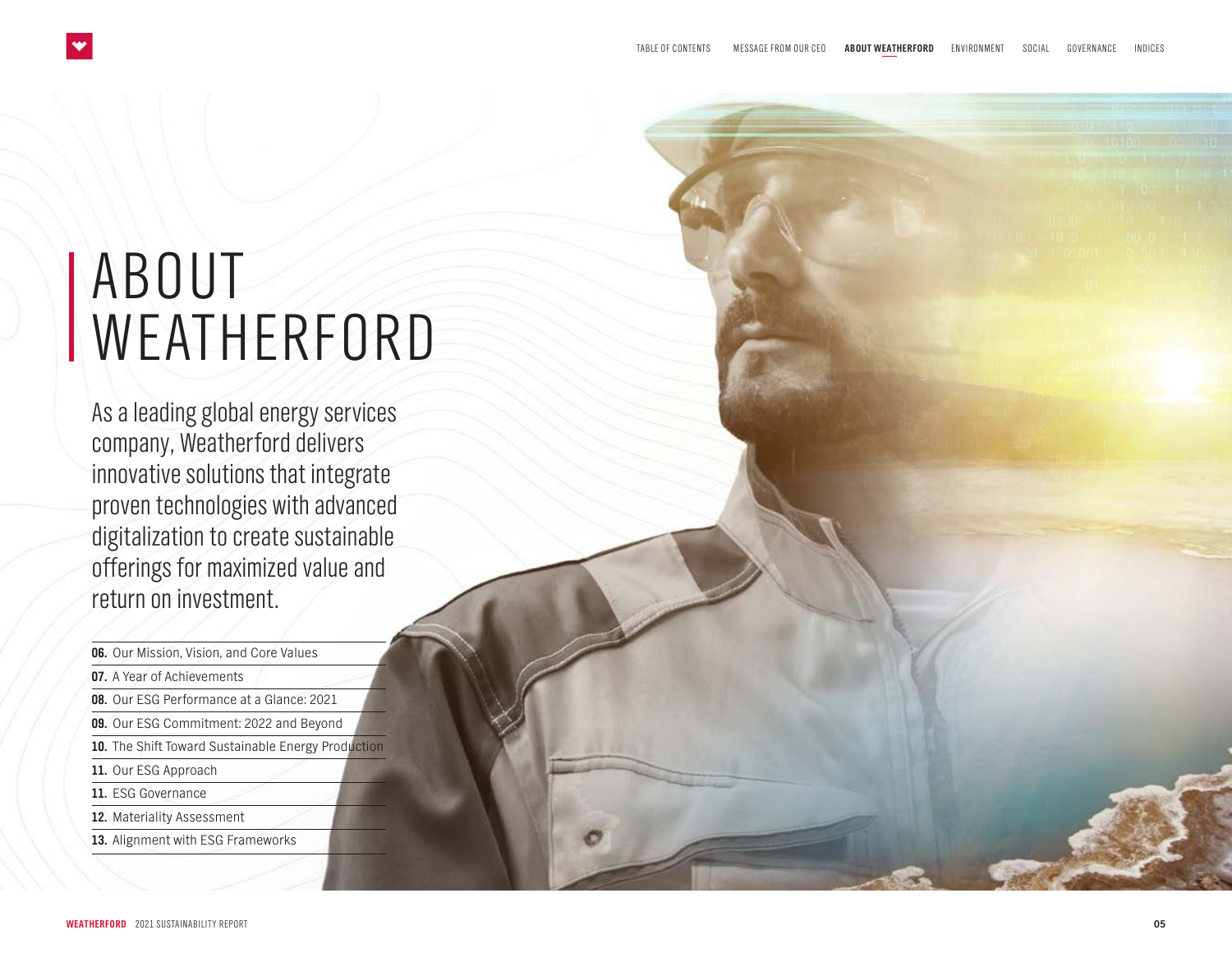# <span id="page-1-0"></span>ABOUT **WEATHERFORD**

**Weatherford is a leading global energy services company providing equipment and services used in the drilling, evaluation, well construction, completion, production, intervention, and responsible abandonment of wells across the broad spectrum of energy sources. The work that we do helps enable vital energy production for the world.**

Our 17,000+ world-class experts collaborate with customers to optimize their resources and realize the full potential of their assets. With over 350 operating locations, including manufacturing, research and development, service, and training facilities, operators choose us for strategic solutions that add efficiency, flexibility, and responsibility to any energy operation.



**Weatherford Employee Photo Contest Submission**



## OUR MISSION, VISION, AND CORE VALUES

### **MISSION**

**Producing energy for today and tomorrow.**

### **VISION**

**As a global leader in energy services, operators trust Weatherford to drive maximum value, streamline operations, and enhance safety. In partnership with our customers, we are committed to producing innovative energy solutions that are environmentally and economically sustainable to drive our industry forward.**

#### **CORE VALUES**

#### **PASSION**

We are energized by our work and inspired to make a positive impact in our industry, for our customers, across our Company, and in our communities.

#### **INNOVATION**

We are driven to deliver advancements that propel our Company, industry, and customers forward.

#### **ACCOUNTABILITY**

We operate with integrity, enable our people and teams to be successful, and are true to our word.

#### **VALUE CREATION**

We commit to achieving long-term value for all our stakeholders by providing compelling and unique benefits through technology differentiation and operational excellence.

**Our culture is upheld by our never-ending commitment to operating sustainably with safety, quality, and integrity.**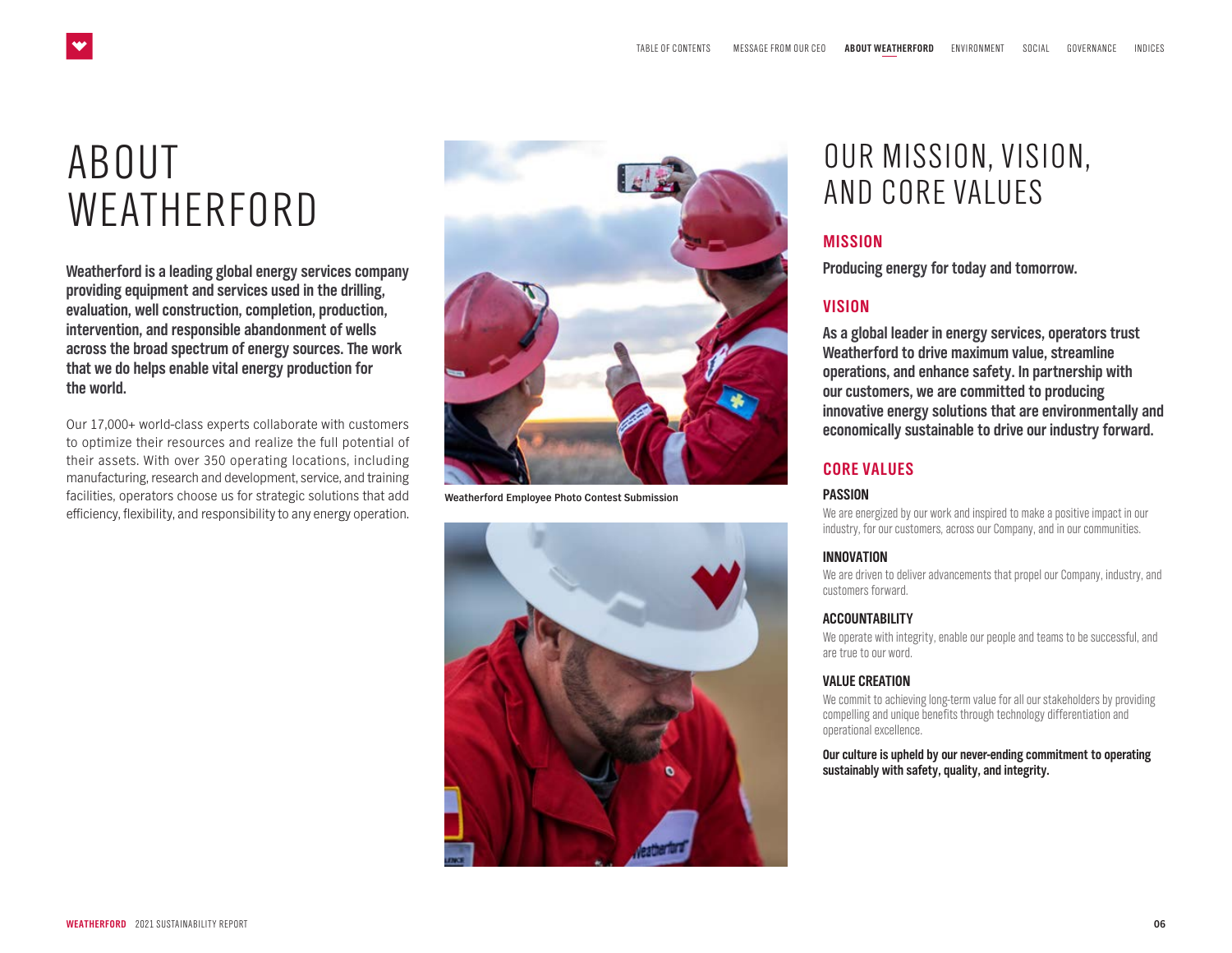### <span id="page-2-0"></span>A YEAR OF ACHIEVEMENTS

Weatherford exited 2020 with forward momentum by leveraging our portfolio, expanding margins, and enhancing liquidity, which continued to build through the year resulting in strong operational performance. With a firm strategy and foundation in place, 2021 was a year of significant achievement as we executed our strategic priorities, including:



With our customers at the center of our focus, we harnessed growth opportunities through commercial traction of new technologies, expanding our unique and market-leading portfolio into targeted geographies, and driving synergies from cross-product line solutions. Our contract awards in 2021 demonstrate our ability to win in the marketplace and represent a pivot from the profile of a shrinking company over the past several years to one with a directed growth trajectory that continues to deliver margin expansion.

With the strong finish in 2021, we are very excited about our strategic direction as the Company is poised to perform competitively in the unfolding upcycle for the energy industry. We entered 2022 with a growth and execution mindset, focused on further improving the Company's fulfillment strategy, achieving profitable growth in the marketplace led by the strength of our portfolio, and building upon the tremendous cost-reductions and cash generation successes of the last two years.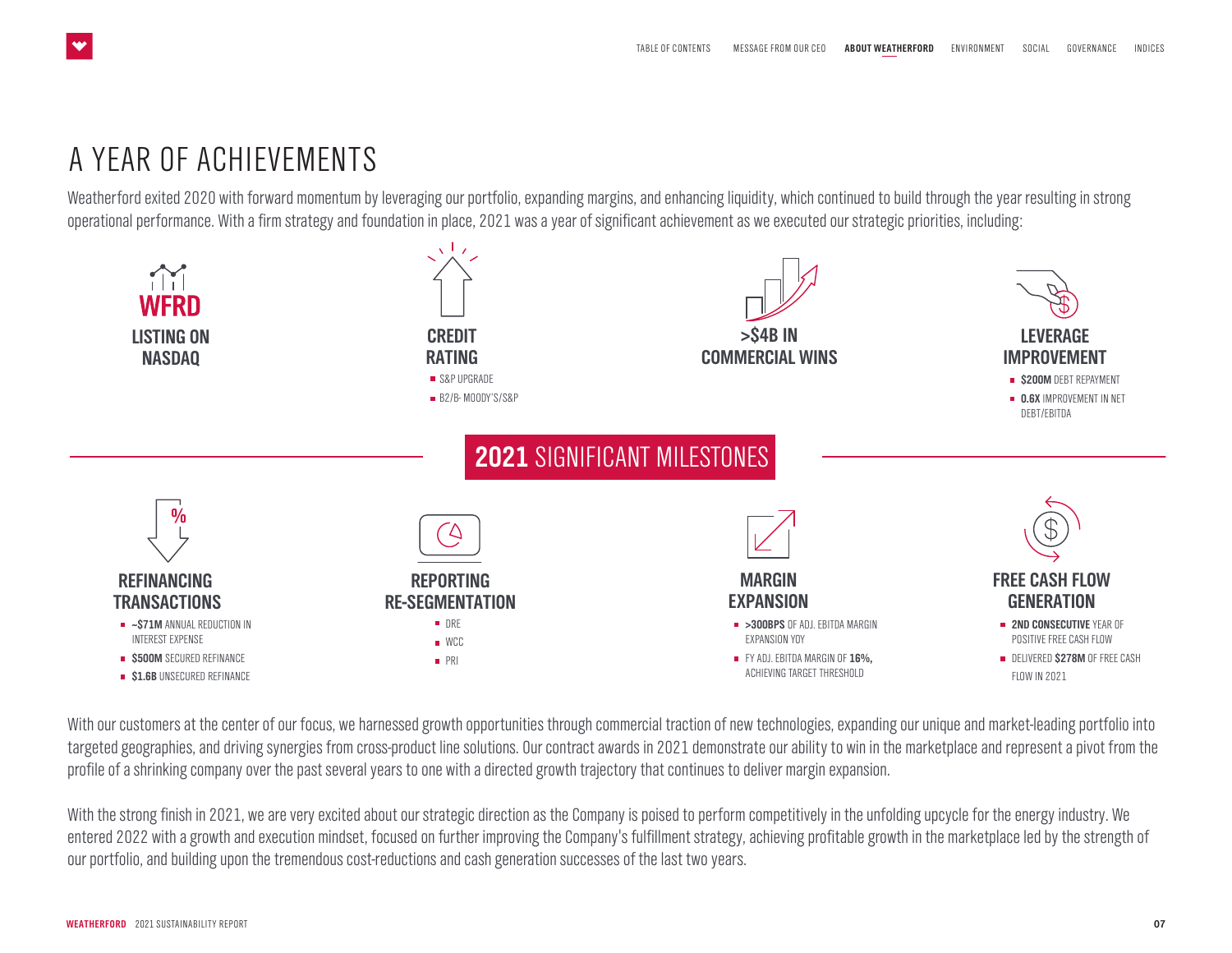### OUR ESG PERFORMANCE AT A GLANCE: 2021

**Producing energy for today and tomorrow.**

<span id="page-3-0"></span> $\bullet$ 

| OUR BUSINESS |
|--------------|

**75** countries, **350+** operating locations

Extensive technology portfolio **compliments transitioning to a lower carbon economy** 

Strong, long-standing **integrated management** 

**>34% reduction in Scope 1 & 2 CO2e emissions intensity\*** since 2019

**ENVIRONMENT**

 $\circledR$ 

**>39% reduction in total waste** (mT) since 2019 / >12% reduction in intensity\* for same period

### **>23% reduction in water**

consumption intensity (ML)\*\* since 2019 / >47% of total volume for same period

**11 internal environmental employee awards**  issued

Over **25 years** of results in **150+ Geothermal projects**

## $\bigotimes$

**SOCIAL**

**>17,000** world class experts from **111 nationalities**

**DEI training** completed by **99%** of global workforce

**48% reduction in Total Recordable Incident Rate** since 2017 (based on 1M employee hours)

**Outperformed sector benchmarking for TRIR and LTIR** for

International Association of Drilling Contractors (IADC)

**83% employee satisfaction** with the frequency and level of Company communications

 $\oslash$ **GOVERNANCE**

**ESG oversight** at Board of Directors and Executive Level

**20% female** and **60% diverse** Board

Introduced **Global Ethics Ambassador Program**  that is comprised of 100+ employees

**Anti-corruption training** completed by **97%** of employees

**Annual Conflict Minerals Reporting since 2015**  2021 report forthcoming

**Weatherford Employee Photo Contest Winner - 2021**

\* Intensity based on  $mT /$  \$M in revenue for 16 countries that comprise ~70% of total enterprise revenue \*\* Intensity based on ML / \$M in revenue for 16 countries that comprise ~70% of total enterprise revenue

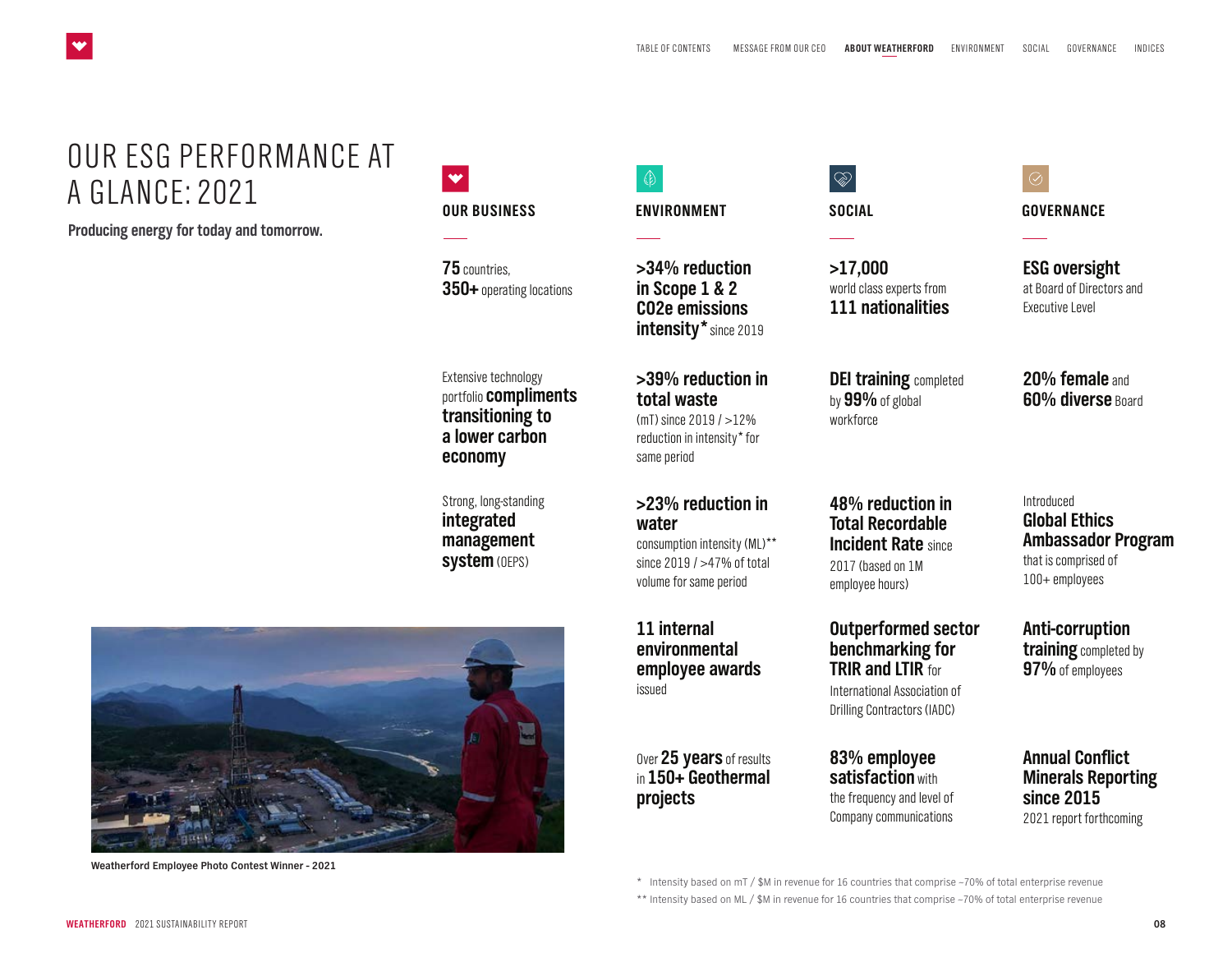### OUR ESG COMMITMENT: 2022 AND BEYOND

<span id="page-4-0"></span> $\bullet$ 

**Energy matters more than ever, and we are committed to building a more sustainable future with greater focus on transparency and the responsible management of ESG priorities.**

## ESG PILLARS FOR SUCCESS

### $\blacktriangledown$ **OUR BUSINESS ENVIRONMENT SOCIAL GOVERNANCE**

Continued focus on our **key Energy Transition offerings: - Geothermal**

- **CCUS**
- 
- **P&A**

**UN Global Compact Participants** 

**Continued collaboration with** 

**stakeholders** to grow our **New Energy offerings and contribute to a lower carbon economy**

 $\circledR$ 

Committed to becoming **Net Zero by 2050**  through a **sciencebased approach**

Launch of cross-functional **Carbon Committees**  to pilot carbon reduction and climate initiatives across the organization

Continuing to improve **ESG data governance**  and introducing **Assurance** practices



Inclusion of **ESG metrics in compensation** incentives for senior leadership

Evolve our **DEI strategy** to improve local-level engagement and cascade **performance metrics** to improve accountability

**Enhance In-Vehicle Monitoring Systems**

to further improve driver safety

Uphold our comprehensive **2022 Health, Safety, Security, and Environment (HSSE) Plan**

Foster **community engagement** including volunteerism and fundraising efforts Engage with Board of Directors Safety, Environment and Sustainability Committee and Executive ESG Committee **regularly to review ESG performance**

 $\oslash$ 

Regularly validate **ethical business practices and ensure transparency and compliance** through all facets of our work

Continue monitoring and adapting to the **evolving ESG landscape** as it relates to policy, frameworks, and disclosures

**Enhance ESG oversight** within our **Supply Chain**

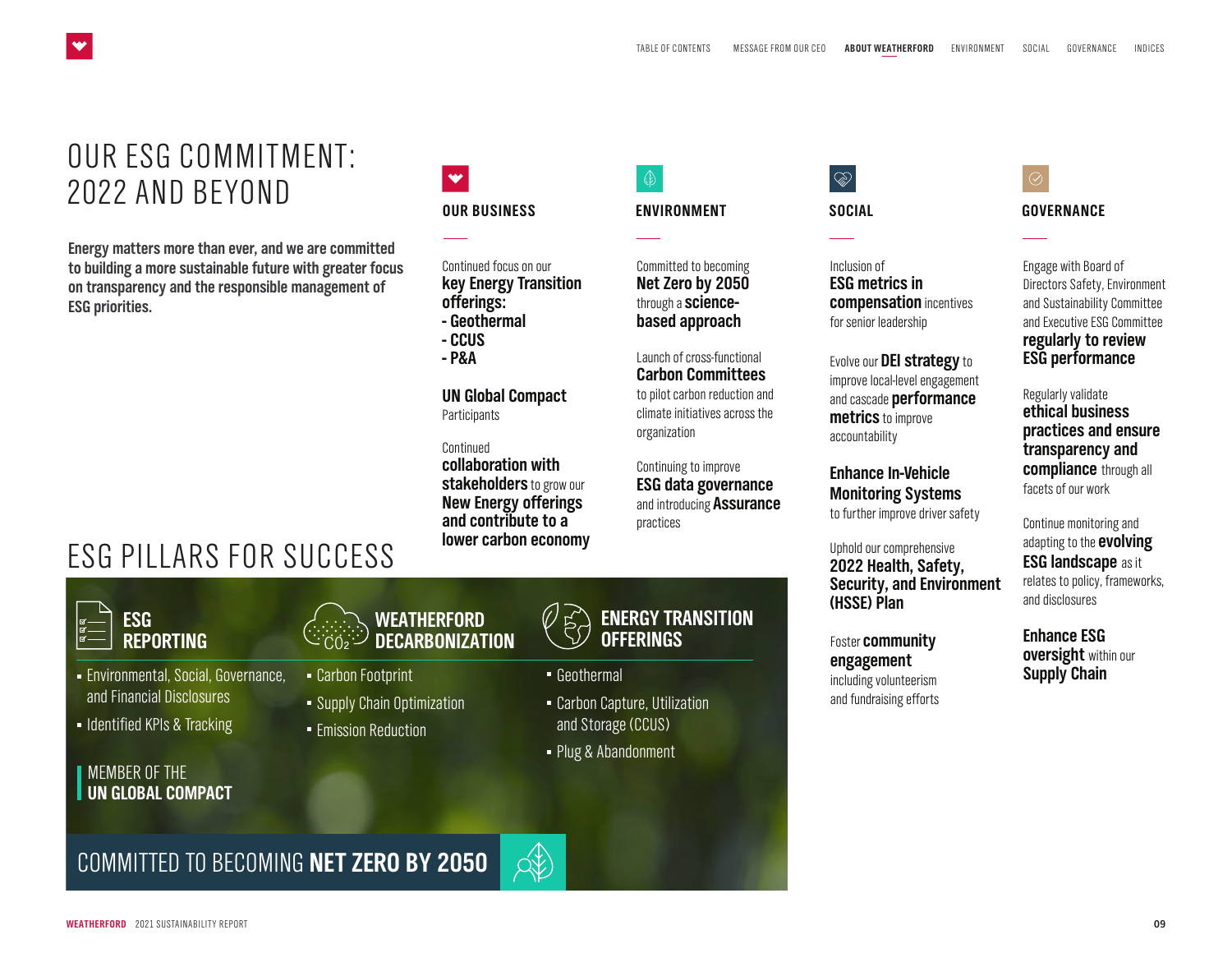### <span id="page-5-0"></span>THE SHIFT TOWARD SUSTAINABLE ENERGY PRODUCTION

**As the planet experiences the impact of climate change, sustainability is a growing global movement. Our customers in the energy industry are predominantly exploration and production operators, and include international, national, and independent oil and gas companies as well as new energy companies.**

The energy industry is at the beginning of transformation toward greater sustainability. Weatherford has aligned its technology development and operations around sustainable energy trends and is expanding its role as a market leading solutions provider. We integrate our trusted technologies, an unwavering commitment to safety, and innovative ideas to help our customers work toward their Energy Transition goals. At Weatherford, we understand that how energy is produced matters, and we are excited to be a part of the important transition toward decarbonizing our industry. As a global energy solutions company in an evolving industry, we face climate change and the Energy Transition with the same determination and optimism that drives us in the face of any challenge. Our responsibility revolves around our valued customers, and we are here to support their objectives and initiatives as they take the necessary steps toward carbon management. We strive to be transparent and collaborative with our stakeholders. In addition to ongoing contractual requirements, we provide data and insight to our customers to help improve the safety, reliability, and sustainability of their wells.

#### **WEATHERFORD IS A GLOBAL COMPANY WITH OPERATIONS IN ALL MAJOR ENERGY MARKETS.**

We are committed to generating value and making a positive impact in the areas in which we operate.

#### **Total Revenue FY'21: \$3,645M**



#### **\$278M of Free Cash Flow[1] FY'21 | Two Consecutive Years of delivering positive Free Cash Flow** For more information about our business and financial performance, please review our **[SEC filings](https://www.weatherford.com/en/investor-relations/financial-information/sec-filings/)**.

[1] Free Cash Flow is a non-GAAP measure calculated as cash flows provided by (used in) operating activities, less capital expenditures for property, plant, and equipment, plus proceeds from the disposition of assets. Management believes Free Cash Flow is useful to understand liquidity and should be considered in addition to but not substitute cash flows provided by (used in) operating activities



### **2021 AWARDS AND RECOGNITION**

- Hart Energy Meritorious Award for Engineering Innovation for Artificial Lift - ForeSite® Edge
- American Marketing Association Houston Crystal Awards - Social Responsibility Campaign / Program, Weatherford Walks
- Energy Diversity and Inclusion Council Top DEI Champions in Energy
- Top Diverse Leaders in Energy
- Canada's Safest Oil & Gas Employer Excellence Award
- Kuwait Oil Company CEO HSSE Award 20 / 21
- Weatherford Liner Hanger Oman PDO Contract 20 Years LTI Free
- Weatherford Completions Oman PDO Contract 10 Years ITI Free
- Weatherford Artificial Lift Systems Mari Petroleum Company Ltd 6 Years LTI Free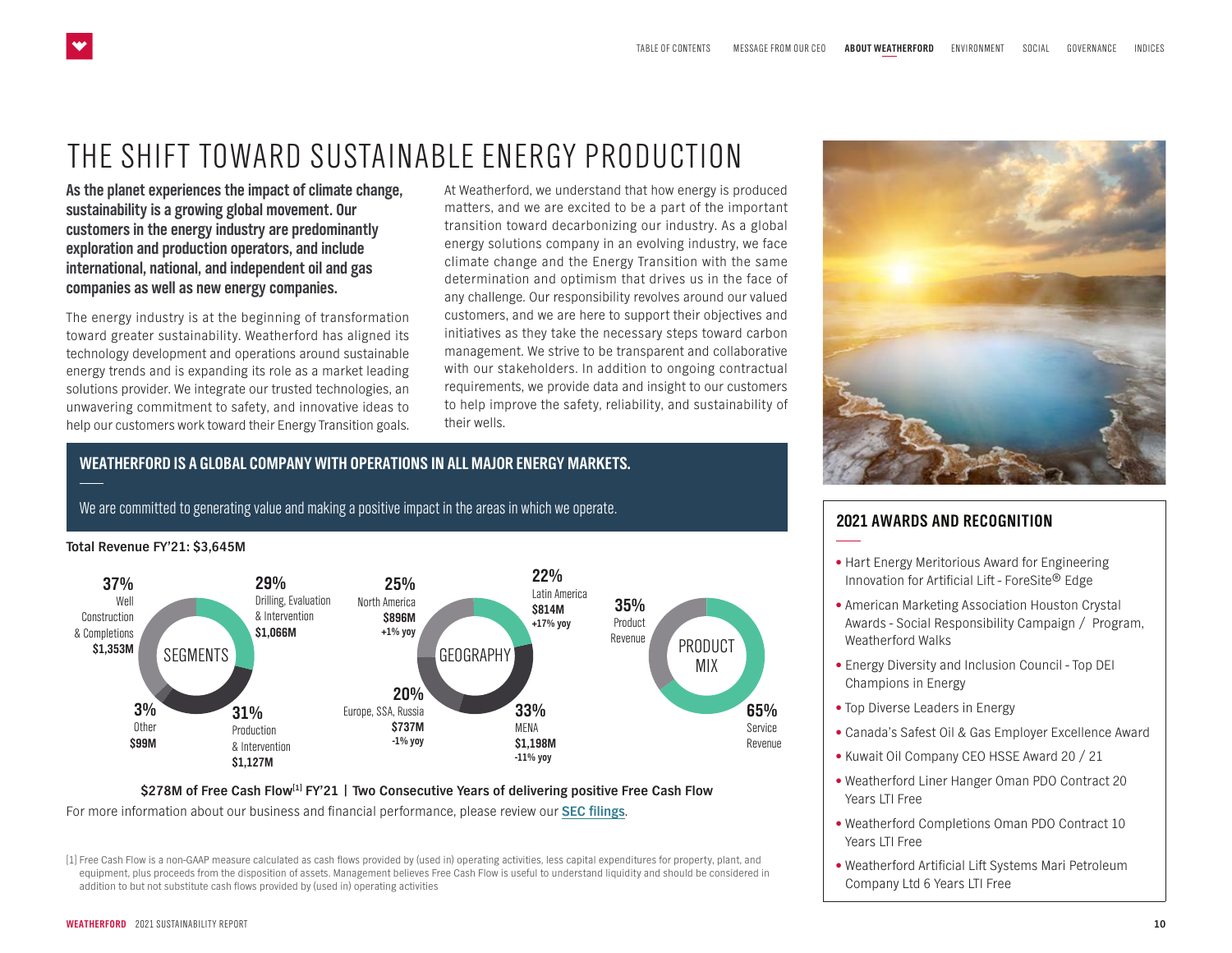# <span id="page-6-0"></span>OUR APPROACH TO ESG

## COMMITMENT TO LONG-TERM, SUSTAINABLE SUCCESS

**Weatherford takes its commitment to make a world of difference seriously. For us, long-term, sustainable success means underpinning our sustainability approach with three fundamental principles: lowering impacts to the natural world, investing in social interests, and acting with integrity and transparency.**

| <b>MINIMIZING</b><br><b>ENVIRONMENTAL</b><br><b>IMPACTS</b> | <b>MAKING A</b><br><b>DIFFERENCE</b> | <b>LEADING WITH</b><br><b>INTEGRITY</b> |
|-------------------------------------------------------------|--------------------------------------|-----------------------------------------|
|                                                             |                                      |                                         |

Our focus on being a good corporate citizen is fundamental to our sustainability goals as we help sustain the energy vital to maintain economic development and quality of life. As we continue to evolve, we are focused on creating a positive workplace culture, leveraging technology for safe and efficient operations, supporting the Energy Transition, and minimizing environmental impact. This includes setting measurable goals, regularly assessing progress on material ESG topics, adopting global best practices, and actively involving leadership in our efforts. Weatherford's longstanding integrated management programming, **[Operational](https://www.weatherford.com/documents/other/weatherford-operational-excellence-and-performance-policy/) [Excellence and Performance System](https://www.weatherford.com/documents/other/weatherford-operational-excellence-and-performance-policy/)** (OEPS) integrates our management of quality, health, safety, security, environment, and essential business requirements through global policies, standards, and business practices. Business risk assessments evaluate these matters, and protection of the environment is given a high priority in product creation and service activities.



## ESG LEADERSHIP AND OVERSIGHT

### **Governance of ESG matters spans the entire organization and is led by our Board and members of our executive leadership team.**

The Safety, Environment and Sustainability Committee was established to assist the Board by overseeing and improving the Company's quality, health, safety, security, environmental, and sustainability policies, programs, and initiatives. Additionally, we have established a non-Board level Sustainability Committee comprised of leaders from a crosssection of our organization committed to making measurable progress on our sustainability goals and further weaving its values into the fabric of our organization.

Weatherford's Board and CEO took significant steps in 2021 to augment our ESG focus and increase leadership oversight. This includes welcoming a Senior Vice President of Quality, Service Excellence, and Sustainability and appointing a Global Director of Sustainability. These roles lead the Sustainability Department, which is responsible for advancing the Company's ESG strategy.

In addition to Board and executive leadership engagement in our strategic direction, we recognize the value of sustainability ownership throughout the organization. To promote a collaborative response to our strategy, we have appointed members of our One Weatherford team as ESG Champions across our geographies, technologies, and support organizations to help monitor and drive progress toward our ESG strategy, goals, and ambitions.

### **EVOLVING LANDSCAPE**

We recognize the evolving ESG landscape and continue to take measures to monitor and adapt to increasing local and foreign policy, disclosure frameworks / standards and industry best practice. An example of a current area of focus for us is ensuring our readiness in relation to the proposed U.S. Securities and Exchange Commission (SEC) rules for The Enhancement and Standardization of Climate-Related Disclosures for Investors.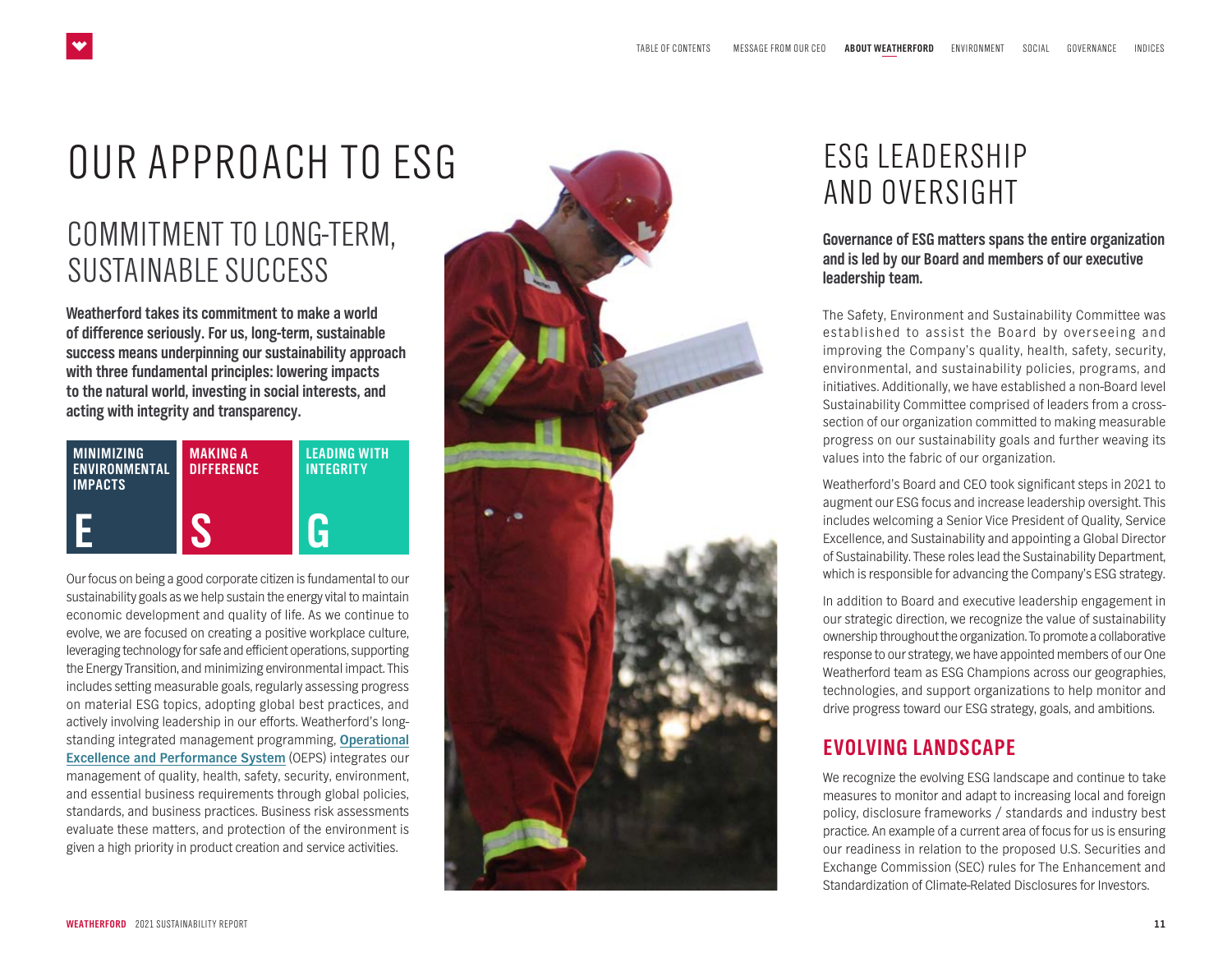## <span id="page-7-0"></span>MATERIALITY ASSESSMENT

**To ensure the salience of our ESG strategy, we completed a materiality assessment in the fourth quarter of 2021 using a combination of regular one-on-one meetings, surveys, focus groups, as well as peer and industry benchmarks.**

Additional inputs to define our material ESG issues included enterprise risk assessment results, globally recognized ESG frameworks, and rating indices. This materiality assessment identified the following ESG issues as significant to the business and our stakeholders:

| <b>LEGEND</b> |                                                                                   |  |
|---------------|-----------------------------------------------------------------------------------|--|
| <b>IET</b>    | Impact of Energy Transition on the Business Model<br>(incl. Economic Performance) |  |
| <b>CC</b>     | Climate Change                                                                    |  |
| <b>WW</b>     | Waste & Water Management                                                          |  |
| <b>SCR</b>    | Supply Chain Risk                                                                 |  |
| EG            | <b>Energy Use</b>                                                                 |  |
| BI            | Biodiversity                                                                      |  |
| <b>HSW</b>    | Health, Safety, & Wellness                                                        |  |
| <b>TLT</b>    | Talent Attraction, Development, and Retention                                     |  |
| DEI           | Diversity, Equity, & Inclusion                                                    |  |
| <b>HR</b>     | Human Rights                                                                      |  |
| <b>SCR</b>    | Supply Chain Risk                                                                 |  |
| ЮI            | Community Impact                                                                  |  |
| <b>CBE</b>    | Compliance & Business Ethics / COBC (incl. Transparency)                          |  |
| <b>HR</b>     | Human Rights                                                                      |  |
| <b>SCR</b>    | Supply Chain Risk                                                                 |  |
| CDS           | <b>Cyber &amp; Data Security</b>                                                  |  |
| 1B            | <b>Public Policy</b>                                                              |  |

Risk Level: Low Medium High Wery High



 **Environment Social Governance**